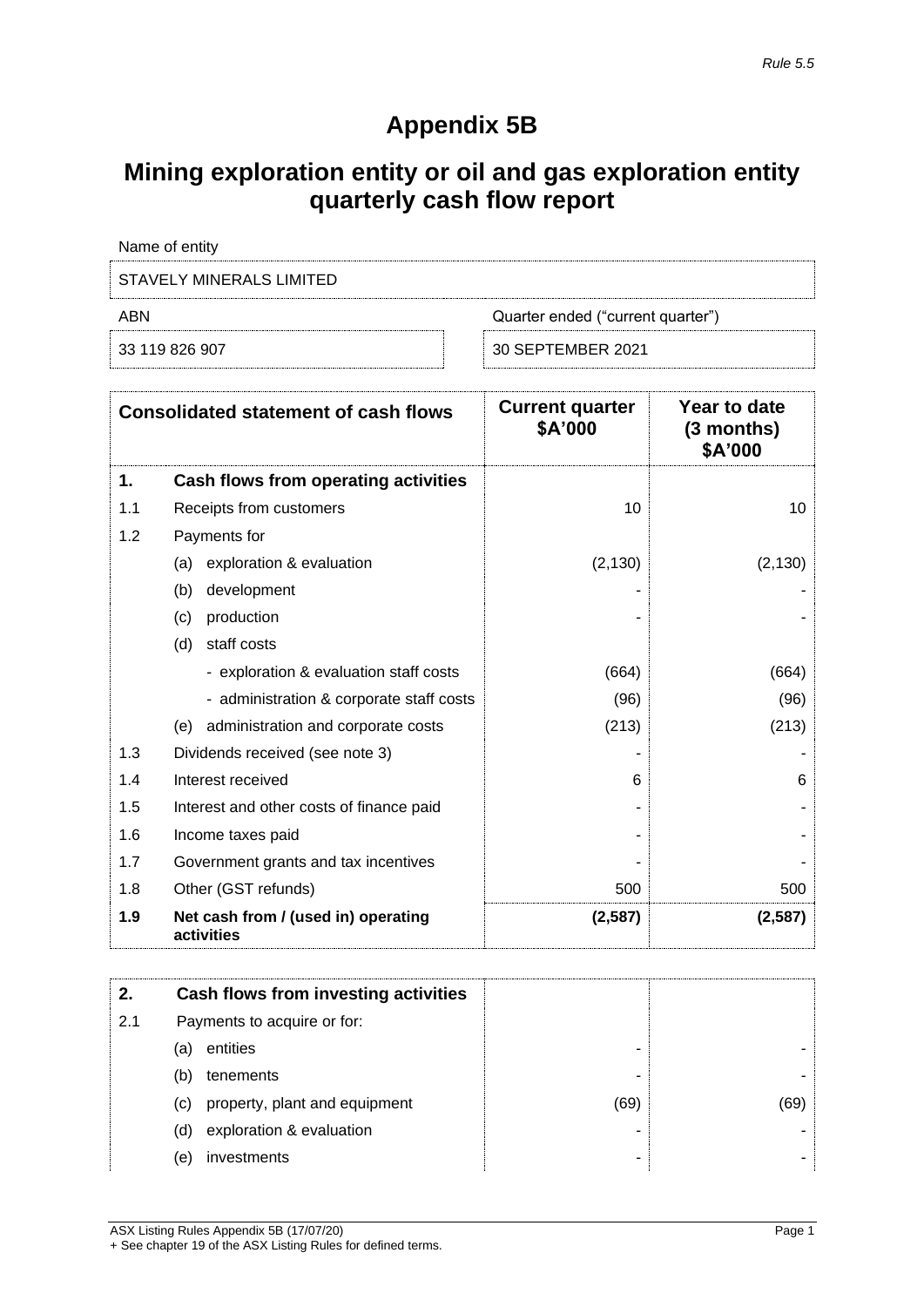|     | <b>Consolidated statement of cash flows</b>       | <b>Current quarter</b><br>\$A'000 | Year to date<br>$(3$ months)<br>\$A'000 |
|-----|---------------------------------------------------|-----------------------------------|-----------------------------------------|
|     | (f)<br>other non-current assets                   |                                   |                                         |
| 2.2 | Proceeds from the disposal of:                    |                                   |                                         |
|     | entities<br>(a)                                   |                                   |                                         |
|     | (b)<br>tenements                                  |                                   |                                         |
|     | property, plant and equipment<br>(c)              |                                   |                                         |
|     | (d)<br>investments                                |                                   |                                         |
|     | (e)<br>other non-current assets                   |                                   |                                         |
| 2.3 | Cash flows from loans to other entities           |                                   |                                         |
| 2.4 | Dividends received (see note 3)                   |                                   |                                         |
| 2.5 | Other (provide details if material)               |                                   |                                         |
|     | - Sale of subsidiaries                            |                                   |                                         |
|     | - Security deposits paid                          |                                   |                                         |
|     | - Security deposits repaid                        |                                   |                                         |
| 2.6 | Net cash from / (used in) investing<br>activities | (69)                              | (69)                                    |

| 3.   | Cash flows from financing activities                                                       |      |      |
|------|--------------------------------------------------------------------------------------------|------|------|
| 3.1  | Proceeds from issues of equity securities<br>(excluding convertible debt securities)       |      |      |
| 3.2  | Proceeds from issue of convertible debt<br>securities                                      |      |      |
| 3.3  | Proceeds from exercise of options                                                          |      |      |
| 3.4  | Transaction costs related to issues of equity<br>securities or convertible debt securities |      |      |
| 3.5  | Proceeds from borrowings                                                                   |      |      |
| 3.6  | Repayment of borrowings                                                                    |      |      |
| 3.7  | Transaction costs related to loans and<br>borrowings                                       |      |      |
| 3.8  | Dividends paid                                                                             |      |      |
| 3.9  | Other (provide details if material)                                                        |      |      |
|      | - Payment of lease liabilities (right of<br>use assets)                                    | (22) | (22) |
| 3.10 | Net cash from / (used in) financing<br>activities                                          | (22) | (22) |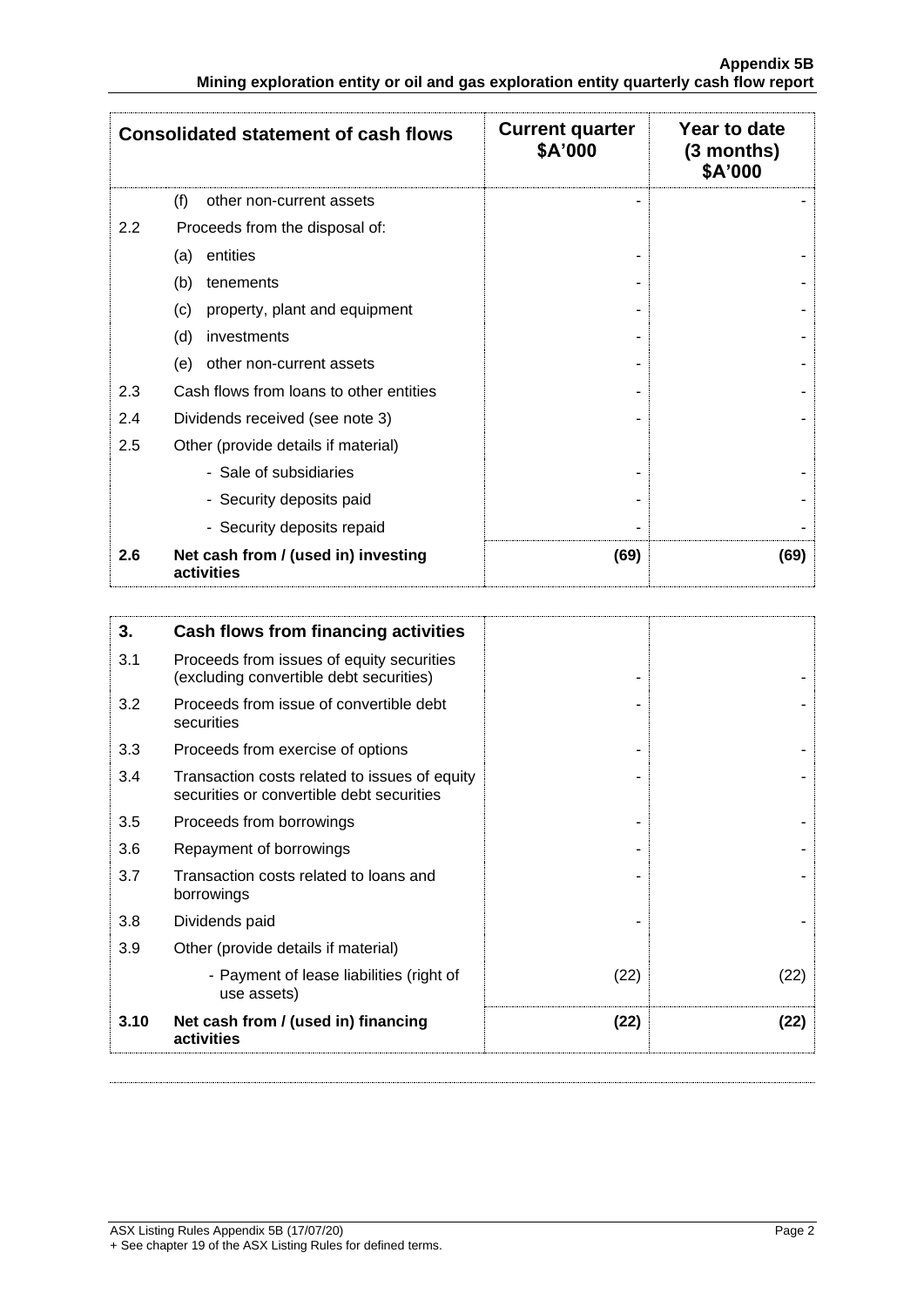|     | <b>Consolidated statement of cash flows</b>                              | <b>Current quarter</b><br>\$A'000 | Year to date<br>$(3$ months)<br>\$A'000 |
|-----|--------------------------------------------------------------------------|-----------------------------------|-----------------------------------------|
| 4.  | Net increase / (decrease) in cash and<br>cash equivalents for the period | (2,678)                           | (2,678)                                 |
| 4.1 | Cash and cash equivalents at beginning of<br>period                      | 13,820                            | 13,820                                  |
| 4.2 | Net cash from / (used in) operating<br>activities (item 1.9 above)       | (2,587)                           | (2,587)                                 |
| 4.3 | Net cash from / (used in) investing activities<br>(item 2.6 above)       | (69)                              | (69)                                    |
| 4.4 | Net cash from / (used in) financing activities<br>(item 3.10 above)      | (22)                              | (22)                                    |
| 4.5 | Effect of movement in exchange rates on<br>cash held                     |                                   |                                         |
| 4.6 | Cash and cash equivalents at end of<br>period                            | 11,142                            | 11,142                                  |

| 5.  | Reconciliation of cash and cash<br>equivalents<br>at the end of the quarter (as shown in the<br>consolidated statement of cash flows) to the<br>related items in the accounts | <b>Current quarter</b><br>\$A'000 | <b>Previous quarter</b><br>\$A'000 |
|-----|-------------------------------------------------------------------------------------------------------------------------------------------------------------------------------|-----------------------------------|------------------------------------|
| 5.1 | <b>Bank balances</b>                                                                                                                                                          | 11.142                            | 13,820                             |
| 5.2 | Call deposits                                                                                                                                                                 |                                   |                                    |
| 5.3 | Bank overdrafts                                                                                                                                                               |                                   |                                    |
| 5.4 | Other (provide details)                                                                                                                                                       |                                   |                                    |
| 5.5 | Cash and cash equivalents at end of<br>quarter (should equal item 4.6 above)                                                                                                  | 11,142                            | 13,820                             |

| 6.             | Payments to related parties of the entity and their<br>associates                                                                                           | <b>Current quarter</b><br><b>\$A'000</b> |
|----------------|-------------------------------------------------------------------------------------------------------------------------------------------------------------|------------------------------------------|
| 6.1            | Aggregate amount of payments to related parties and their<br>associates included in item 1                                                                  | 215                                      |
| 6.2            | Aggregate amount of payments to related parties and their<br>associates included in item 2                                                                  |                                          |
|                | Note: if any amounts are shown in items 6.1 or 6.2, your quarterly activity report must include a description of, and an<br>explanation for, such payments. |                                          |
| $\blacksquare$ | payments of director salaries/fees and superannuation.                                                                                                      |                                          |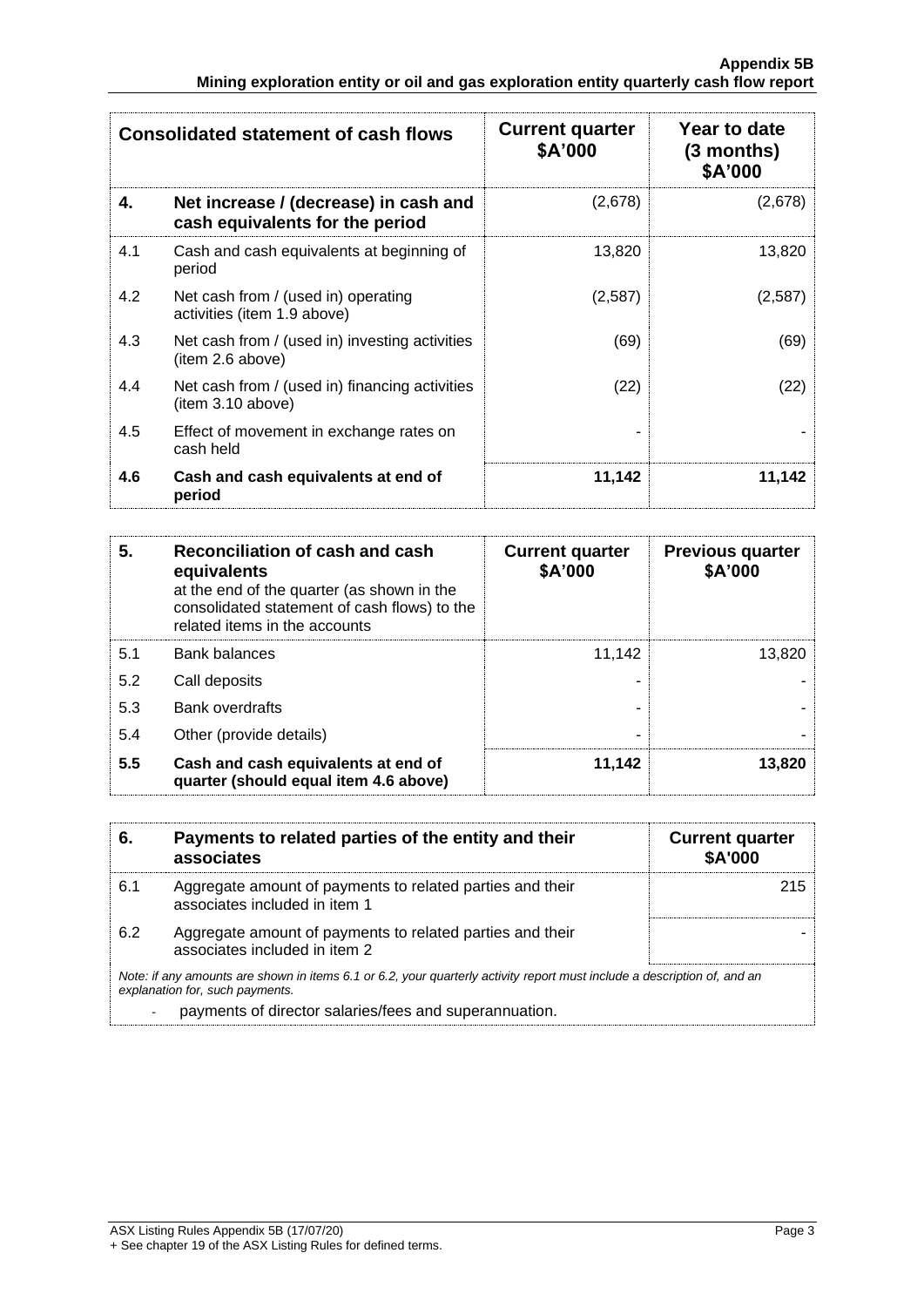| 7.  | <b>Financing facilities</b><br>Note: the term "facility' includes all forms of financing<br>arrangements available to the entity.<br>Add notes as necessary for an understanding of the<br>sources of finance available to the entity.                                                                                                               | <b>Total facility</b><br>amount at quarter<br>end<br>\$A'000 | Amount drawn at<br>quarter end<br>\$A'000 |
|-----|------------------------------------------------------------------------------------------------------------------------------------------------------------------------------------------------------------------------------------------------------------------------------------------------------------------------------------------------------|--------------------------------------------------------------|-------------------------------------------|
| 7.1 | Loan facilities                                                                                                                                                                                                                                                                                                                                      |                                                              |                                           |
| 7.2 | Credit standby arrangements                                                                                                                                                                                                                                                                                                                          |                                                              |                                           |
| 7.3 | Other (please specify)                                                                                                                                                                                                                                                                                                                               |                                                              |                                           |
| 7.4 | <b>Total financing facilities</b>                                                                                                                                                                                                                                                                                                                    |                                                              |                                           |
| 7.5 | Unused financing facilities available at quarter end                                                                                                                                                                                                                                                                                                 |                                                              |                                           |
| 7.6 | Include in the box below a description of each facility above, including the lender, interest<br>rate, maturity date and whether it is secured or unsecured. If any additional financing<br>facilities have been entered into or are proposed to be entered into after quarter end,<br>include a note providing details of those facilities as well. |                                                              |                                           |
|     |                                                                                                                                                                                                                                                                                                                                                      |                                                              |                                           |

| 8.  | Estimated cash available for future operating activities                                                                                                                                                                                                                                                                                                                                 | \$A'000 |
|-----|------------------------------------------------------------------------------------------------------------------------------------------------------------------------------------------------------------------------------------------------------------------------------------------------------------------------------------------------------------------------------------------|---------|
| 8.1 | Net cash from / (used in) operating activities (item 1.9)                                                                                                                                                                                                                                                                                                                                | (2,587) |
| 8.2 | (Payments for exploration & evaluation classified as investing<br>activities) (item 2.1(d))                                                                                                                                                                                                                                                                                              |         |
| 8.3 | Total relevant outgoings (item $8.1 +$ item $8.2$ )                                                                                                                                                                                                                                                                                                                                      | (2,587) |
| 8.4 | Cash and cash equivalents at quarter end (item 4.6)                                                                                                                                                                                                                                                                                                                                      | 11,142  |
| 8.5 | Unused finance facilities available at quarter end (item 7.5)                                                                                                                                                                                                                                                                                                                            |         |
| 8.6 | Total available funding (item $8.4 +$ item $8.5$ )                                                                                                                                                                                                                                                                                                                                       | 11,142  |
| 8.7 | Estimated quarters of funding available (item 8.6 divided by<br>item 8.3)<br>Note: Current quarter outflows (item 8.1) is not an indicator of<br>next quarters expenditure. Outflows can fluctuate significantly<br>due to the drilling program in place for each quarter, and may<br>be impacted by weather conditions. Item 8.7 is simply a<br>formula calculation as required by ASX. | 4.31    |
|     | Note: if the entity has reported positive relevant outgoings (ie a net cash inflow) in item 8.3, answer item 8.7 as "N/A".<br>Otherwise, a figure for the estimated quarters of funding available must be included in item 8.7.                                                                                                                                                          |         |
| 8.8 | If item 8.7 is less than 2 quarters, please provide answers to the following questions:                                                                                                                                                                                                                                                                                                  |         |
|     | 8.8.1<br>Does the entity expect that it will continue to have the current level of net operating<br>cash flows for the time being and, if not, why not?                                                                                                                                                                                                                                  |         |
|     | Answer:                                                                                                                                                                                                                                                                                                                                                                                  |         |
|     | 8.8.2<br>Has the entity taken any steps, or does it propose to take any steps, to raise further<br>cash to fund its operations and, if so, what are those steps and how likely does it<br>believe that they will be successful?                                                                                                                                                          |         |
|     | Answer:                                                                                                                                                                                                                                                                                                                                                                                  |         |